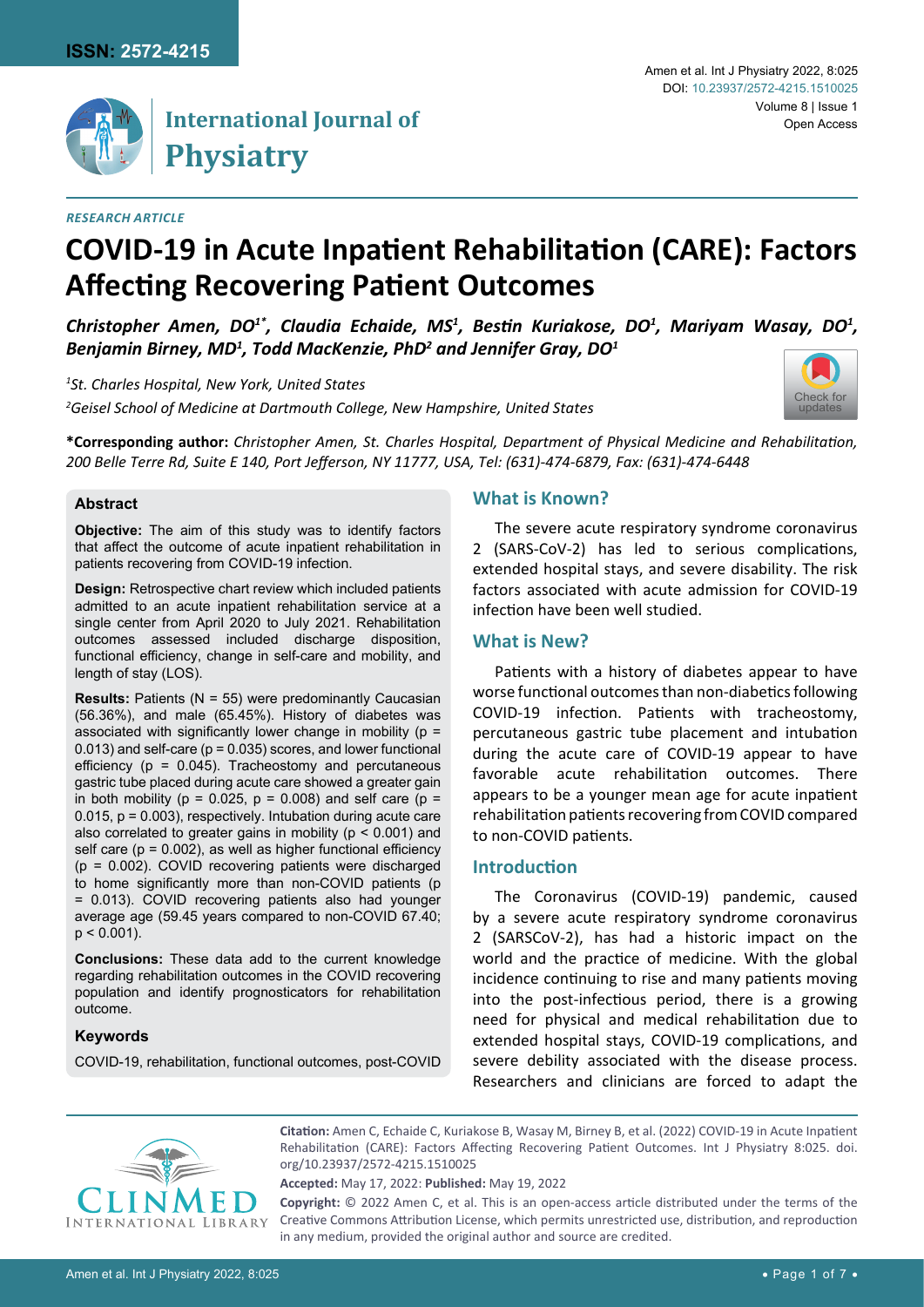standard practice of rehabilitation to the dynamic presentation of post-COVID patients [[1](#page-6-0),[2\]](#page-6-1). Case reports, professional opinions, and clinician anecdotes are rapidly evolving the practice of rehabilitation in patients recovering from COVID-19; however, few studies have been done to analyze prognosticators for patient functional outcomes in acute rehabilitation. Outcomes through acute care stays have been researched, with studies showing older, age, respiratory failure, cardiac conditions and thromboembolic complications significantly contributing to functional dependence on discharge from acute care [\[3\]](#page-6-2). A paucity of knowledge exists regarding the post-infectious period of COVID-19 as it relates to acute inpatient rehabilitation. Early research, primarily conducted in China and Italy, have proposed rehabilitation protocols and identified specific trends in post-infectious patient populations, however, much of this information is anecdotal [[4](#page-6-3)-[6](#page-6-4)]. Current rehabilitation protocols suggest early mobilization, and immediate pulmonary rehabilitation when past the infectious period. Early rehabilitation has been shown to reduce Length of Stay (LOS), and improve rehabilitation outcomes, including fall risk, mobility, and cognition. The neurologic manifestations of COVID-19 specifically have shown to increase length of stay but may persist upon discharge [[7](#page-6-5)]. Much of the recommendations are similar to guidelines for geriatric populations with extended ICU stays requiring intubation [[8](#page-6-6)[,9\]](#page-6-7).

The goal of this study is to gather data from patients recovering from COVID-19 in an acute inpatient rehabilitation setting. We aim to identify risk factors associated with extended rehabilitation stays, poor outcomes, complications in the immediate postinfectious period, and other significant trends. This information may provide insight into prognosticating infected patients, predicting outcomes, and identifying risk factors associated with poor and favorable rehabilitation potential.

#### **Methods**

A retrospective chart review was conducted following approval from our institutional review board as part of our COVID-19 in Acute Inpatient Rehabilitation (CARE) database project. Informed consent was waived by the institutional review board as this was a chart review study. The cohort included patients admitted to the acute inpatient rehabilitation service from April 2020 through July 2021. Inclusion criteria were age 18 years or greater, treatment of COVID-19 related illness in the acute care admission immediately preceding transfer to rehabilitation, and rehabilitation stay of at least three days. The three day period was used as we are unable to collect adequate functional data in less time.

Data collected on patients following COVID- 19 infection included demographic data, body mass index (BMI), social history, functional history, and past medical history. Furthermore, the team collected data regarding the patient's acute hospital stay such as, having a tracheostomy tube or percutaneous gastric tube placed, development of pulmonary embolism (PE), deep venous thrombus (DVT), cerebral vascular accident (CVA), acute kidney injury (AKI), myocardial infarction (MI), polyneuropathy and any psychiatric complications (i.e. anxiety, depression or post-traumatic stress disorder). Finally, data was collected for conditions occurring during the rehabilitation stay including PE, DVE, CVA, AKI, MI, acute sepsis, polyneuropathy and psychiatric complications.

The functional outcomes that were collected were the following: discharge disposition (home, acute care, subacute rehabilitation), change in self-care, change in mobility, length of stay (LOS) and functional efficiency. These items are standard outcomes collected and reported by acute inpatient rehabilitation facilities. Self-care and mobility activities have been reported as the Section GG Functional Measures for the past several years when it was mandated by the Improving Post-Acute Care Transformation Act (IMPACT). This has replaced the Functional Independence Measure (FIM) as the standard quality functional measure used in many acute rehabilitation facilities. Metrics are collected by therapy and nursing staff on admission and discharge, then the change of each measure is calculated. The selfcare metric evaluates items such as activities of daily living (dressing, toileting and eating), while the mobility scale evaluates items such as transfers and ambulation. The functional efficiency is the sum of the change in self-care and change in mobility divided by length of stay. It is a measure of the rate of improvement, with a higher number suggesting greater functional change in less time.

Additionally, we compared age, LOS and discharge disposition of the COVID recovering patients to data of non-COVID patients who stayed in the rehabilitation unit during the same time frame.

Associations between continuous outcomes and patient characteristics were evaluated using t-tests, Pearson correlation and linear models. The association of dichotomous outcomes with patient characteristics was evaluated using Pearson's chi-square and logistic regression. Patient characteristics, age, LOS and disposition were compared between the COVID-19 positive and negative patients using t-tests or Pearson's chi-square.

#### **Results**

Fifty five subjects were included in the final analysis. [Table 1,](#page-2-0) [Table 2,](#page-2-1) [Table 3](#page-2-2) and [Table 4](#page-2-3) summarize the characteristics of the subjects. The average number of days from COVID symptom onset to acute rehabilitation admission was 35.58 days. The average age was 59.45 years. There was a predominance of male patients (65.45%) and a racial predominance of Caucasians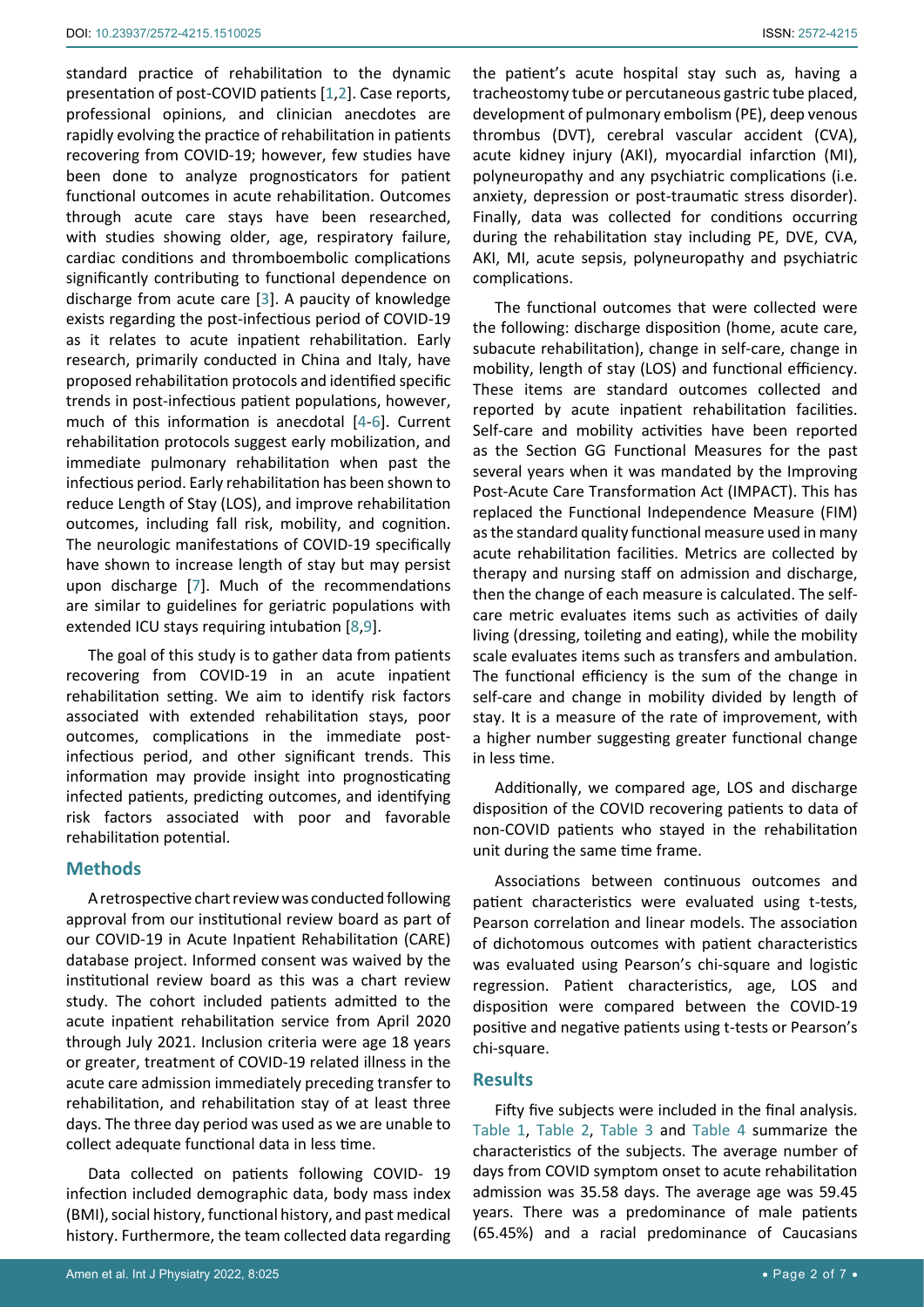<span id="page-2-0"></span>**Table 1:** Summary of Patient Characteristics (n = 55) - Continuous Variables.

| <b>Continuous Variables</b>     | Mean (SD)    |
|---------------------------------|--------------|
| Age (years)                     | 59.45 (12.7) |
| BMI                             | 30.98(7.5)   |
| Onset to Rehab Admission (days) | 35.58 (14.9) |
| Intubated (days)                | 21.52 (14.7) |
| Rehabilitation LOS (days)       | 14.89(5.6)   |

SD: Standard Deviation; BMI: Body Mass Index; LOS: Length of Stay

<span id="page-2-1"></span>

|  |                                        |  | Table 2: Summary of Patient Characteristics (n = 55) - |  |  |
|--|----------------------------------------|--|--------------------------------------------------------|--|--|
|  | Demographics and Past Medical History. |  |                                                        |  |  |

| <b>Variables</b>                        | $n$ (%)    |
|-----------------------------------------|------------|
| Gender (male)                           | 36 (65.45) |
| Race                                    |            |
| White                                   | 31 (56.36) |
| Hispanic or Latino                      | 16 (29.09) |
| <b>Black or African American</b>        | 7 (12.73)  |
| Asian                                   | 1(1.82)    |
| Smoking History (ever smoked)           | 19 (34.55) |
| Pre-existing mobility (Independent)     | 52 (94.55) |
| History of HTN (Y)                      | 31 (56.36) |
| History of diabetes (Y)                 | 19 (34.55) |
| History of pulmonary disease (Y)        | 9(16.36)   |
| History of neurological disease (Y)     | 9(16.36)   |
| History of gastrointestinal disease (Y) | 8 (14.55)  |
| History of autoimmune disease (Y)       | 7(12.73)   |
| History of psychiatric illness (Y)      | 7 (12.73)  |
| History of chronic renal disease (Y)    | 6(10.91)   |
| History of CAD (Y)                      | 4(7.27)    |
| History of stroke (Y)                   | 5(9.09)    |
| History of hepatic disease (Y)          | 2(3.64)    |

HTN: Hypertension; CAD: Coronary Artery Disease

(56.36%). The most common pre-existing comorbidities were HTN (56.36%) and diabetes (34.55%). Most subjects were independent in mobility without an assistive device prior to COVID diagnosis (94.55%) and the majority were discharged home after rehabilitation (90.91).

[Table 5](#page-3-0), [Table 6](#page-3-1) and [Table 7](#page-4-0) summarize the association between the outcome measures and patient demographic and clinical characteristics. Subjects with a past medical history of diabetes had significantly lower change in mobility ( $p = 0.013$ ) and self-care ( $p = 0.035$ ) scores, and lower functional efficiency ( $p = 0.045$ ) than those without diabetes. Those that had a tracheostomy placed during acute care showed a greater gain in both mobility ( $p = 0.025$ ) and self care ( $p = 0.015$ ), which was similar for having had a gastric tube placed. Intubation during acute care also correlated to greater gains in mobility ( $p < 0.001$ ) and self care ( $p = 0.002$ ), as well as higher functional efficiency ( $p = 0.002$ ).

# <span id="page-2-2"></span>**Table 3:** Summary of Patient Characteristics (n = 55) - Acute Care Course.

| <b>Variables</b>            | $n$ (%)    |
|-----------------------------|------------|
| Tracheostomy (Y)            | 15 (27.27) |
| Gastric tube placed (Y)     | 14 (25.45) |
| Intubated (Y)               | 35 (63.64) |
| PE(Y)                       | 2(3.64)    |
| DVT(Y)                      | 10 (18.18) |
| Stroke (Y)                  | 9(16.36)   |
| Renal disease (Y)           | 16 (29.09) |
| Myocardial infarction (Y)   | 2(3.64)    |
| Peripheral neuropathy (Y)   | 9(16.36)   |
| PTSD(Y)                     | 2(3.64)    |
| Depression (Y)              | 8(14.55)   |
| Anxiety (Y)                 | 10 (18.18) |
| Any Psychiatric disease (Y) | 14 (25.45) |

PE: Pulmonary Embolism; DVT: Deep Vein Thrombosis; PTSD: Post-Traumatic Stress Disorder

<span id="page-2-3"></span>**Table 4:** Summary of Patient Characteristics (n = 55) - Rehabilitation Course.

| <b>Variables</b>             | $n$ (%)    |
|------------------------------|------------|
| PE (Y)                       | 0          |
| DVT (Y)                      | 2(3.64)    |
| Stroke (Y)                   | 1(1.82)    |
| Acute renal disease (Y)      | 4(7.27)    |
| Myocardial infarction (Y)    | 0          |
| PTSD(Y)                      | 4 (7.27)   |
| Depression (Y)               | 6(10.91)   |
| Anxiety (Y)                  | 6(10.91)   |
| Any Psychiatric disease (Y)  | 9(16.36)   |
| Peripheral Neuropathy (Y)    | 7 (12.73)  |
| Sepsis (Y)                   | 0          |
| Required O2 on admission (Y) | 33 (60)    |
| Required O2 on discharge (Y) | 11 (20)    |
| Death (Y)                    | 0          |
| Discharge Disposition (home) | 50 (90.91) |

PE: Pulmonary Embolism; DVT: Deep Vein Thrombosis; PTSD: Post-Traumatic Stress Disorder

Subjects with a past medical history of stroke showed lower self care change scores (p = 0.032). Acute kidney injury that developed during rehabilitation was associated with a shorter LOS ( $p = 0.027$ ) and higher functional efficiency (p = 0.012). Anxiety that presented during rehabilitation was also associated with higher functional efficiency ( $p = 0.048$ ), and greater change in mobility scores when presenting during acute care  $(p = 0.016)$ . Subjects with a past medical history of gastrointestinal disease showed better gains in self care  $(p = 0.005)$ , and those with hepatic disease specifically showed shorter LOS ( $p = 0.025$ ). Those with longer time from COVID symptom onset to rehabilitation admission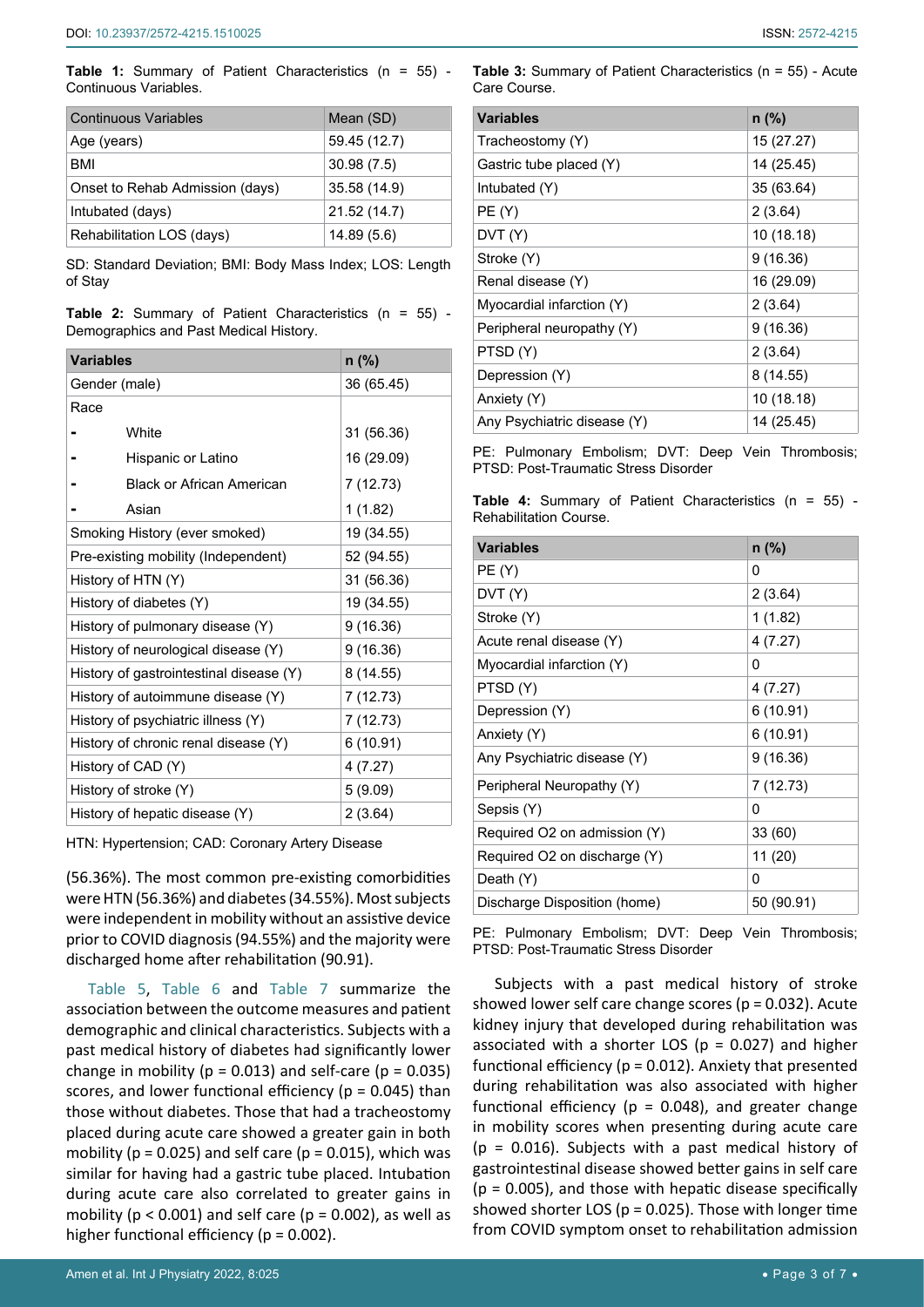<span id="page-3-0"></span>**Table 5:** Associations between outcome measures and clinical characteristics - Demographic and Past Medical History.

| <b>Variable</b>                         | <b>Length of Stay</b> | <b>Mobility Change</b> | <b>Self-Care Change</b> | <b>Functional Efficiency</b> |
|-----------------------------------------|-----------------------|------------------------|-------------------------|------------------------------|
|                                         | <b>CC/SE/p value</b>  | <b>CC/SE/p value</b>   | <b>CC/SE/p value</b>    | <b>CC/SE/p value</b>         |
| Age                                     | 0.015/0.055/0.794     | -0.254/0.141/0.078     | -0.074/0.06/0.224       | $-0.041/0.018/0.028$         |
| Gender (M)                              | 1.034/1.593/0.517     | -3.494/3.963/0.382     | -1.788/1.654/0.285      | -0.519/0.521/0.324           |
| BMI                                     | 0.140/0.087/0.115     | 0.227/0.227/0.322      | 0.162/0.092/0.830       | 0.014/0.030/0.649            |
| Race                                    | 0.237/3.348/0.944     | 11.107/8.140/0.178     | 1.313/3.466/0.706       | 1.188/1.079/0.276            |
| Smoking History (Y)                     | -0.057/1.591/0.971    | $-3.141/4.062/0.443$   | -2.242/1.689/0.190      | -0.797/0.536/0.144           |
| Pre-existing mobility (Independent)     | -8.255/5.563/0.144    | -19.6/13.785/0.161     | -7.38/5.602/0.194       | -0.256/1.839/0.89            |
| History of HTN (Y)                      | 1.433/1.521/0.350     | 1.309/3.882/0.737      | 0.694/1.625/0.671       | $-0.126/0.511/0.806$         |
| History of diabetes (Y)                 | 1.694/1.582/0.289     | $-9.715/3.754/0.013$   | $-3.463/1.601/0.035$    | $-1.039/0.505/0.045$         |
| History of pulmonary disease (Y)        | 3.186/2.008/0.118     | 0.495/5.100/0.923      | -0.823/2.133/0.701      | $-0.88/0.66/0.189$           |
| History of neurological disease (Y)     | -3.855/1.986/0.576    | -5.52/5.293/0.302      | 0.111/2.240/0.961       | $-0.198/0.704/0.78$          |
| History of gastrointestinal disease (Y) | $-0.311/2.156/0.886$  | 8.614/5.211/0.104      | 6.147/2.068/0.005       | 1.139/0.686/0.103            |
| History of autoimmune disease (Y)       | -1.348/2.274/0.556    | -7.519/5.557/0.182     | -1.373/2.361/0.564      | $-0.624/0.74/0.403$          |
| History of psychiatric illness (Y)      | 1.435/2.273/0.531     | -4.556/5.62/0.421      | 0.932/2.365/0.695       | -0.045/0.745/0.952           |
| History of chronic renal disease (Y)    | -2.122/2.422/0.385    | -8.183/6.45/0.210      | -2.104/2.728/0.444      | -0.938/0.853/0.276           |
| History of CAD (Y)                      | 2.814/2.902/0.337     | 5.071/7.215/0.485      | 2.806/3.011/0.356       | -0.431/0.953/0.653           |
| History of stroke (Y)                   | -4.06/2.585/0.122     | -10.612/7.096/0.141    | -6.388/2.901/0.032      | -1.156/0.941/0.225           |
| History of hepatic disease (Y)          | 8.934/3.872/0.025     | -1.882/10.046/0.852    | $-2.5/4.194/0.554$      | -1.886/1.297/0.152           |

M: Male; BMI: Body Mass Index; CC: correlation coefficient; SE: Standard Error

<span id="page-3-1"></span>**Table 6:** Associations between outcome measures and clinical characteristics - Acute Care Course.

| <b>Variable</b>                | <b>Length of Stay</b> | <b>Mobility Change</b> | <b>Self-Care Change</b> | <b>Functional</b><br><b>Efficiency</b> |
|--------------------------------|-----------------------|------------------------|-------------------------|----------------------------------------|
|                                | <b>CC/SE/p value</b>  | <b>CC/SE/p value</b>   | <b>CC/SE/p value</b>    | <b>CC/SE/p value</b>                   |
| Tracheostomy (Y)               | 0.608/1.705/0.723     | 9.575/4.131/0.025      | 4.302/1.716/0.015       | 0.857/0.559/0.132                      |
| Gastric tube placed (Y)        | 1.775/1.728/0.309     | 11.462/4.151/0.008     | 5.323/1.709/0.003       | 0.832/0.574/0.154                      |
| Intubated (Y)                  | 2.186/1.552/0.165     | 14.638/3.427/<0.001    | 5.022/1.517/0.002       | 1.533/0.480/0.002                      |
| Intubated (days)               | 0.059/0.052/0.263     | $0.480/0.122$ /<0.001  | $0.190/0.052$ /<0.001   | 0.045/0.017/0.011                      |
| PE(Y)                          | -1.962/4.053/0.63     | -5.52/10.02/0.584      | 4.255/4.166/0.312       | $-0.05/1.323/0.970$                    |
| DVT(Y)                         | 1.600/1.959/0.418     | -3.342/4.872/0.496     | -0.377/2.049/0.855      | -0.652/0.638/0.312                     |
| Stroke (Y)                     | 2.389/2.029/0.244     | -3.458/5.327/0.519     | -1.361/2.232/0.545      | -1.258/0.682/0.071                     |
| Renal disease (Y)              | 0.947/1.669/0.573     | -3.579/4.141/0.391     | -0.491/1.746/0.779      | 0.359/0.547/0.515                      |
| Myocardial infarction<br>(Y)   | $-0.925/4.06/0.821$   | 6.431/10.009/0.523     | 7.892/4.061/0.057       | 0.928/1.317/0.484                      |
| Peripheral neuropathy<br>(Y)   | 1.060/2.050/0.607     | 2.578/5.337/0.631      | -0.772/2.238/0.731      | $-0.109/0.704/0.878$                   |
| PTSD(Y)                        | 4.264/4.020/0.294     | 7.990/9.987/0.427      | -1.461/4.204/0.730      | -0.612/1.321/0.645                     |
| Depression (Y)                 | -1.774/2.143/0.411    | -2.133/5.341/0.691     | -2.097/2.221/0.350      | 0.213/0.704/0.763                      |
| Anxiety (Y)                    | 0.011/1.971/0.996     | 12.005/4.815/0.016     | 2.121/2.115/0.321       | 0.530/0.668/0.431                      |
| Any Psychiatric<br>disease (Y) | $-0.62/1.743/0.723$   | 7.690/4.319/0.081      | 0.635/1.862/0.735       | 0.647/0.579/0.269                      |
| Onset to Rehab Admit           | 0.034/0.051/0.509     | 0.244/0.125/0.057      | 0.107/0.052/0.045       | 0.030/0.017/0.072                      |

PE: Pulmonary Embolism; DVT: Deep Vein Thrombosis; PTSD: Post-Traumatic Stress Disorder; CC: Correlation Coefficient; SE: Standard Error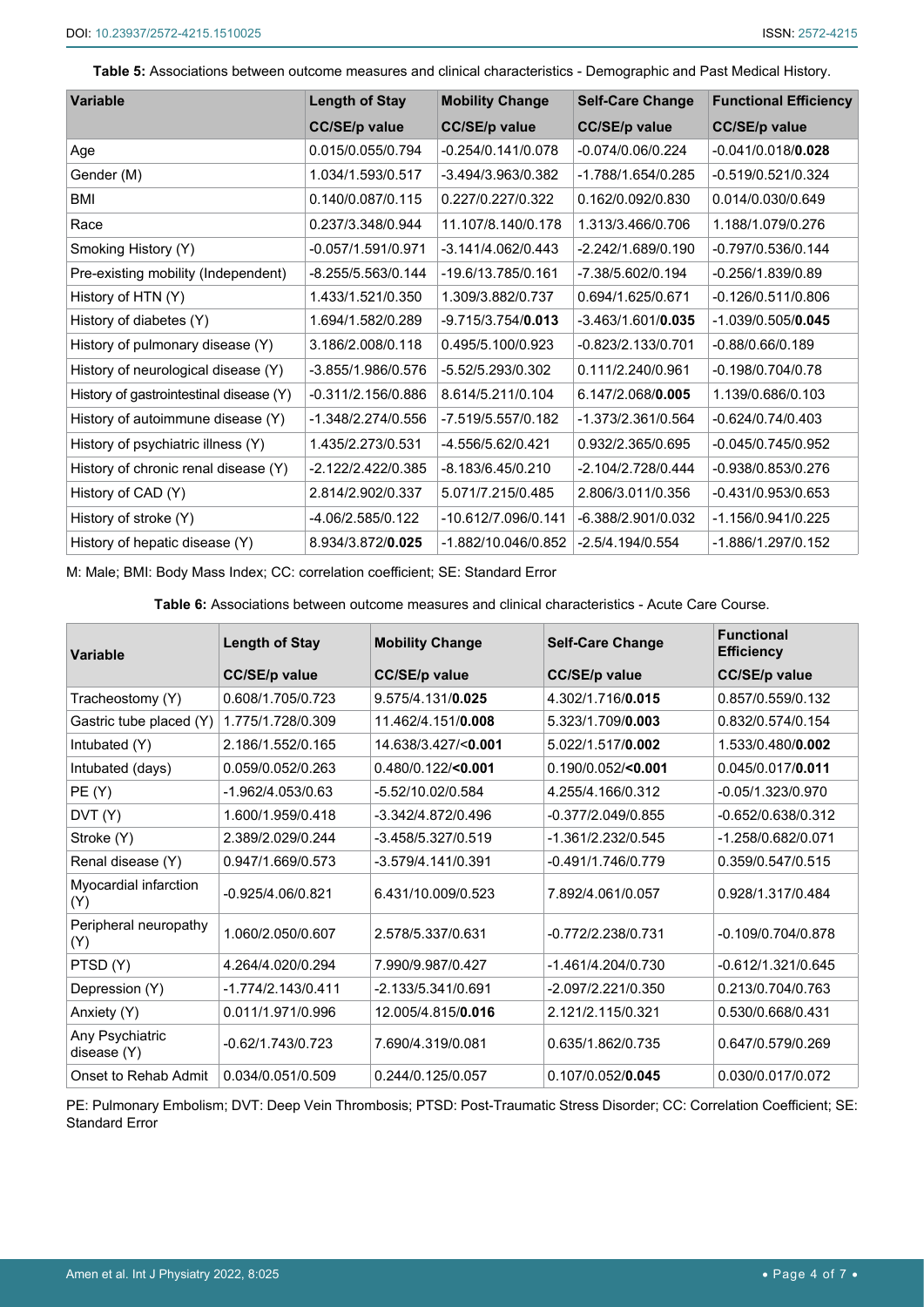| Variable                                 | <b>Length of Stay</b> | <b>Mobility Change</b> | <b>Self-Care Change</b> | <b>Functional Efficiency</b> |  |  |
|------------------------------------------|-----------------------|------------------------|-------------------------|------------------------------|--|--|
|                                          | <b>CC/SE/p value</b>  | <b>CC/SE/p value</b>   | <b>CC/SE/p value</b>    | <b>CC/SE/p value</b>         |  |  |
| PE(Y)                                    |                       | No cases               |                         |                              |  |  |
| DVT(Y)                                   | -4.038/4.024/0.32     | 7.471/9.995/0.458      | 4.775/4.155/0.256       | 2.526/1.275/0.530            |  |  |
| Stroke (Y)                               |                       | No cases               |                         |                              |  |  |
| Acute renal disease (Y)                  | $-6.353/2.795/0.027$  | -0.607/7.249/0.934     | $-0.168/3.036/0.956$    | 2.344/0.897/0.012            |  |  |
| Myocardial infarction (Y)                | No cases              |                        |                         |                              |  |  |
| PTSD(Y)                                  | -2.039/2.915/0.487    | 1.556/7.246/0.831      | 0.102/3.036/0.973       | 1.200/0.940/0.207            |  |  |
| Depression (Y)                           | -2.684/2.411/0.271    | -3.922/6.019/0.518     | $-0.457/2.53/0.857$     | 0.727/0.789/0.361            |  |  |
| Anxiety (Y)                              | -3.432/2.393/0.157    | 2.468/6.034/0.684      | 3.114/2.493/0.218       | 1.554/0.766/0.048            |  |  |
| Any Psychiatric disease (Y)              | -2.261/2.032/0.271    | 0.093/5.100/0.985      | 0.248/2.136/0.908       | 0.896/0.660/0.181            |  |  |
| Peripheral Neuropathy (Y)                | -0.857/2.278/0.708    | 7.918/5.941/0.189      | -1.585/2.521/0.532      | 0.170/0.796/0.831            |  |  |
| Sepsis (Y)                               | No cases              |                        |                         |                              |  |  |
| Required O <sub>2</sub> on admission (Y) | 1.864/1.531/0.229     | 1.853/3.878/0.635      | $-0.783/1.624/0.632$    | $-0.454/0.508/0.376$         |  |  |
| Required O <sub>2</sub> on discharge (Y) | 0.591/1.899/0.757     | -0.221/4.722/0.963     | $-0.34/1.977/0.864$     | -0.362/0.62/0.562            |  |  |
| Death (Y)                                | No cases              |                        |                         |                              |  |  |

<span id="page-4-0"></span>**Table 7:** Associations between outcome measures and clinical characteristics - Rehabilitation Course.

PE: Pulmonary Embolism; DVT: Deep Vein Thrombosis; PTSD: Post-Traumatic Stress Disorder

<span id="page-4-1"></span>**Table 8:** Comparison of COVID (n = 55) and NON-COVID (n-1297) subjects.

| <b>Variables</b>  |                | COVID (SD)   | <b>NON-COVID (SD)</b> | p value |  |
|-------------------|----------------|--------------|-----------------------|---------|--|
| Age (Mean)        |                | 59.45 (12.2) | 67.40 (14.5)          | 0.0001  |  |
| LOS (days)        |                | 14.89(6.6)   | 13.71 (6.2)           | 0.1338  |  |
|                   | Acute/subacute | 9.09%        | 24.52%                | 0.0136  |  |
| Discharge setting | Home           | 90.91%       | 75.48%                |         |  |

SD: Standard Deviation; LOS: Length of Stay

showed greater self care change than those with shorter time ( $p = 0.045$ ).

Evaluation of discharge disposition as an outcome measure was limited due to low variation in location for many variables (i.e., all subjects with a past history of CAD were discharged home). For the remaining variables, none were found to be significantly associated with discharge disposition.

Furthermore, data was collected on all the admissions to our acute inpatient rehabilitation unit during the study period to compare the length of stay, age and discharge disposition of rehabilitation patients recovering from COVID-19 to those who were not. These results can be found on [Table 8](#page-4-1).

When analyzing age difference between these two cohorts, the non-COVID group had an average age of 67.40, while the COVID group had an average age of 59.45 (t = 4.150, df = 60.264, p < 0.001). Next, LOS of the non-COVID group was compared to COVID patients. We found that the non- COVID group had an average LOS of 13.71 days compared to 14.89 days in the COVID group  $(t = -1.520, df = 60.510, p = 0.134)$ . Finally, non- COVID patients were discharged home at a rate of 75.48% while COVID patients were discharged home at a rate of

#### 90.91% (p = 0.013).

#### **Discussion**

The current analysis found several factors that may help predict the rehabilitation functional outcome of patients following COVID-19 infection. Multiple studies have demonstrated that males tend to have greater morbidity and mortality from acute COVID-19 infection [[10](#page-6-8)[,11](#page-6-9)]. This tendency may be expected to result in a higher male to female ratio requiring inpatient rehabilitation. Our population appears to follow this trend with a male predominance of 65.45%.

Research conducted in the acute care setting shows the highest rates of comorbidities related to severe infection in patients with COVID-19 are hypertension, coronary artery disease, stroke, and diabetes [[12](#page-6-10)-[14](#page-6-11)]. Our data redemonstrate some of these findings and further our understanding of prognostic indicators of prolonged rehabilitation stays. The highest rates of comorbidities in our study were obesity, hypertension, and diabetes mellitus.

Diabetes mellitus has been shown to be associated with more fulminant COVID-19 infection [\[15](#page-6-12)[,16](#page-6-13)]. Our data show that a personal history of diabetes mellitus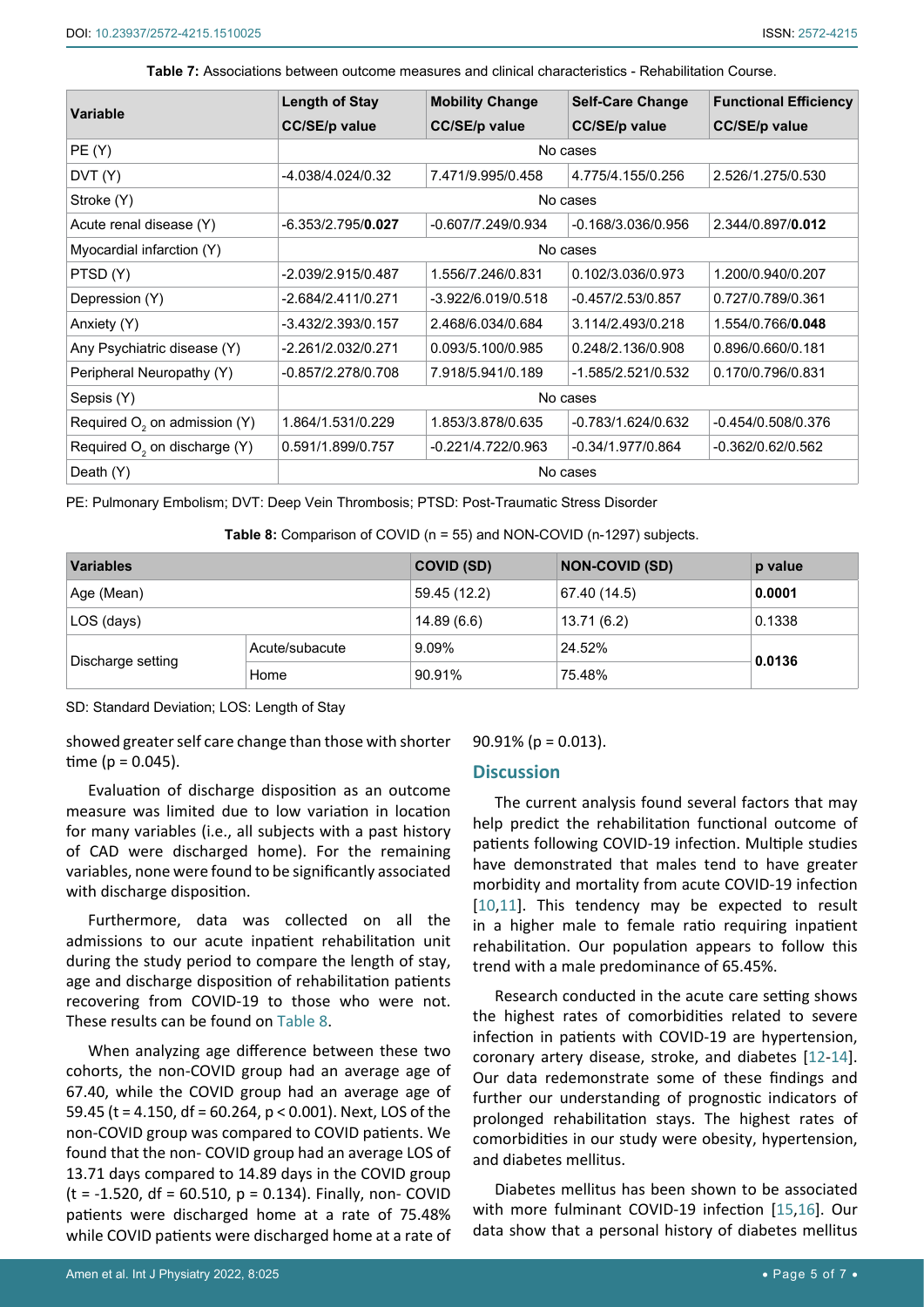was associated with lower scores in all three functional outcome measures. Patients demonstrated significantly lower change in mobility scores, change in self-care scores, and slower gains to functional efficiency. These data demonstrate that the deleterious effects of diabetes mellitus may continue during the immediate post-infectious period and cause delayed improvements in rehabilitation outcome measures. This may be related to the severity of the initial infection or be related to physiologic changes associated with diabetes mellitus.

Functional efficiency was used to evaluate rehabilitation success and analyzed against multiple variables for statistical significance. This outcome analyzes the change in self-care plus the change in mobility against length of stay. Patients with a history of diabetes mellitus and advanced age were both associated with lower functional efficiency scores on admission and at discharge. This finding may help stratify patients expected to need longer-term rehabilitation after COVID-19 hospitalization. Alternatively, anxiety and acute renal disease were associated with more significant improvements in functional efficiency measures and represent a patient population that is more likely to benefit from acute rehabilitation. A secondary analysis may help elucidate what makes these patients more likely to have improvements in functional efficiency compared to other variables.

Another primary goal for this retrospective chart review was to identify variables associated with favorable rehabilitation outcomes. This information may be used to identify the population that would benefit the most from inpatient rehabilitation following COVID-19 infection. Prior research done on critically-ill patients in the acute care setting have demonstrated high mortality and morbidity rates for patients who require intubation secondary to Acute Respiratory Distress Syndrome (ARDS) [[17\]](#page-6-14). Patients with acute care intubation, tracheostomies and percutaneous endoscopic gastrostomy tubes showed significantly higher gains in mobility and self-care, while only acute care intubation was associated with increased gains in functional efficiency. These findings emphasize the importance of inpatient rehabilitation in this subset of patients with tracheostomy and/or PEG tubes prior to being discharged home. Another possible explanation for these findings is the degree of deconditioning and morbidity of the patient population that would require intubation, PEG tube feedings and subsequent tracheostomy compared to other critically-ill COVID-19 patients. Interestingly, a history of pulmonary disease did not demonstrate significance in this study for any outcome measure.

During a standard acute inpatient rehabilitation admission, physical and occupational therapies often target patient self-care in order to bridge the transition from their hospital stay to independence at home.

Change in Self-Care is another widely used functional outcome which showed a significant trend in our data. Patients admitted to acute rehabilitation with diabetes, gastrointestinal disease, tracheostomy, history of intubation or PEG tube showed statistically significant improvements in Self-Care through admission. This highlights the importance and effectiveness of rehabilitation in patients with these specific morbidities. Acute inpatient rehabilitation serves as a medical transition from dependence on trach collar oxygen and PEG tube feedings to independence in respiration and feeding. Many patients are successfully weaned off of their tracheostomy and transitioned to oral food intake through their rehabilitation stay, which explains this impressive improvement in Self-Care through admission. It further emphasizes the importance of utilizing acute inpatient rehabilitation in post-COVID patients who experienced longer intubations, tracheostomy, and PEG tube feedings.

A final set of data analyses were performed to assess differences in age, length of stay (LOS), and discharge setting between COVID patients and the baseline population of acute rehabilitation patients at the facility. In the COVID group, the mean age was 59.45 compared to a mean age of 67.40 in the non-COVID group. This finding was found to be statistically significant and demonstrates the detriments of COVID infection among younger populations compared to the typical demographic admitted for acute rehabilitation patient. Insults to health in younger populations intuitively would be of lesser magnitude to disease-matched older patients. Significant impairments in physical function and fitness among younger post-COVID patients have been demonstrated in early studies [[2\]](#page-6-1). Despite these findings, there existed no disparity between average length of stay when comparing COVID patients to the non-COVID. In addition, COVID patients had a higher likelihood of being discharged home and not requiring subacute rehabilitation or transfer back to acute care. There may exist a causative relationship between average age of COVID patients and their discharge disposition, which would warrant further research to confirm. The majority of the patients admitted for acute rehabilitation were ambulatory and were admitted for debility related to fatigue and prolonged respiratory symptoms which may not affect ADL measures or functional measures as significantly as other common neurologic or musculoskeletal conditions seen in acute rehabilitation populations.

#### **Conclusion**

This data adds to the paucity of specific knowledge related to acute inpatient rehabilitation and COVID-19. By identifying patient trends, this study helps guide future research and provides immediate information in prognosticating rehabilitation outcomes.